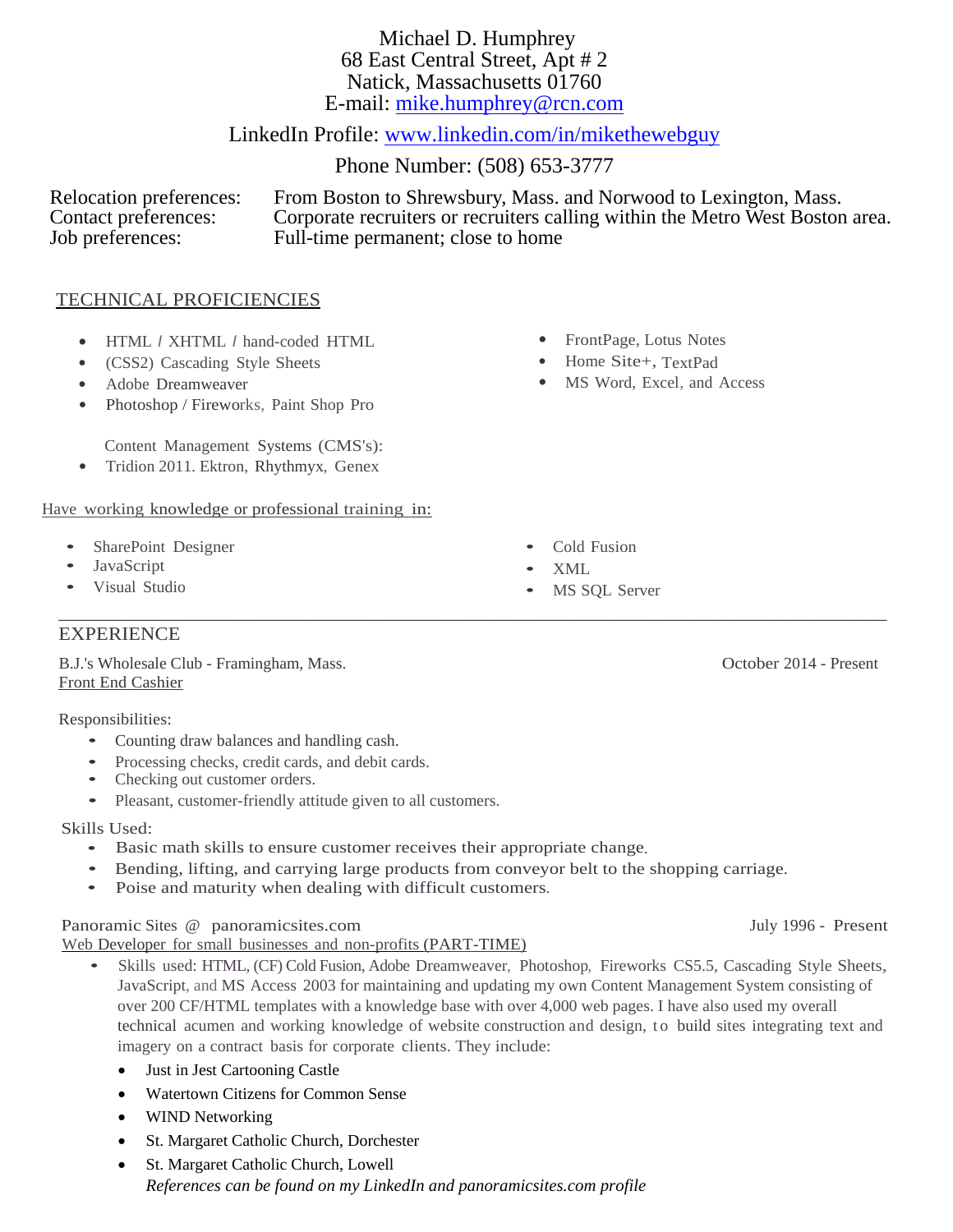### Responsibilities

- Checked out customer orders.
- Bagged products when necessary.
- Responsible for handling cash and processing checks, credit cards, and debit cards.
- Pleasant, customer-friendly attitude mandatory for all customers.

### Accomplishments

• Management and customers were very pleased with the quality of my work. Skills Used

- Basic math skills to ensure customer received their appropriate change.
- Poise and maturity when dealing with difficult customers.

#### Cognex Corporation, Natick, Mass. November 2012 - December 2012 Web CMS Administrator (CONTRACT)

- Skills used: Ektron 8.50 CMS400
- Content migration from a Stage CMS Database to Production.
- Editing and publishing content blocks and menus items in 10 different languages
- Some Page Builder creation experience including adding and updating widgets in various drop zones.

# MathWorks, Natick, Mass. February 2008 – April 2008

Graphic/Web Designer and E-mail Developer (CONTRACT)

- Skills used: HTML, Rhythmyx CMS, Intuit Project Tracker, Dreamweaver, Photoshop
- Formatting HTML and text e-mails in an array of different languages for various seminars, webinars and conferences that our company sponsored.
- Updating the content for various web pages on our international sites.
- Developing micro sites for various conferences we hosted.

CitiStreet, (Now ING Direct), North Quincy, Mass. November 2006 - March 2007

HTML Developer\Product Development Specialist (CONTRACT)

- Skills used: hand-coded HTML, Genex CMS, Lotus Notes 6.5 , MS Access
- Updating client's web site content for various Health & Welfare plans.
- Making client configuration changes and performed plan content set up for new businesses.

# ManTech CCS, Burlington, Mass. July 2006 - September 2006

Web Customer Support Specialist I (Web Developer)

Air Force Contractor working for ESC/AE (Acquisition) (CONTRACT)

- Skills used: MS SQL Server 2000
- Provided Web customer support and assistance the Hanscom AFB Electronic Request for Proposals Bulletin Board (HERBB).
- Approved posted acquisitions; send new acquisition notifications to subscribers.
- Assisted customers with submission problems.

# Valassis 1to 1Solutions, Burlington, Mass. June 2006 - July 2006

HTML Specialist *I* E-mail Developer, e-Marketing Services Group (CONTRACT)

- Skills used: Dreamweaver 8, CSS, silverPOP Marketer 6.3, MS SQL Server 2000
- Prepared and tested HTML and Text versions of client e-mails from creative copy.
- Worked with Project Management and Marketing teams to ensure a quality product was delivered on time and schedule.
- Responsible for 20-25 successful bulk e-mail campaign deployments to client companies.
- Updated client and third party audience files in MS SQL Server 2000.